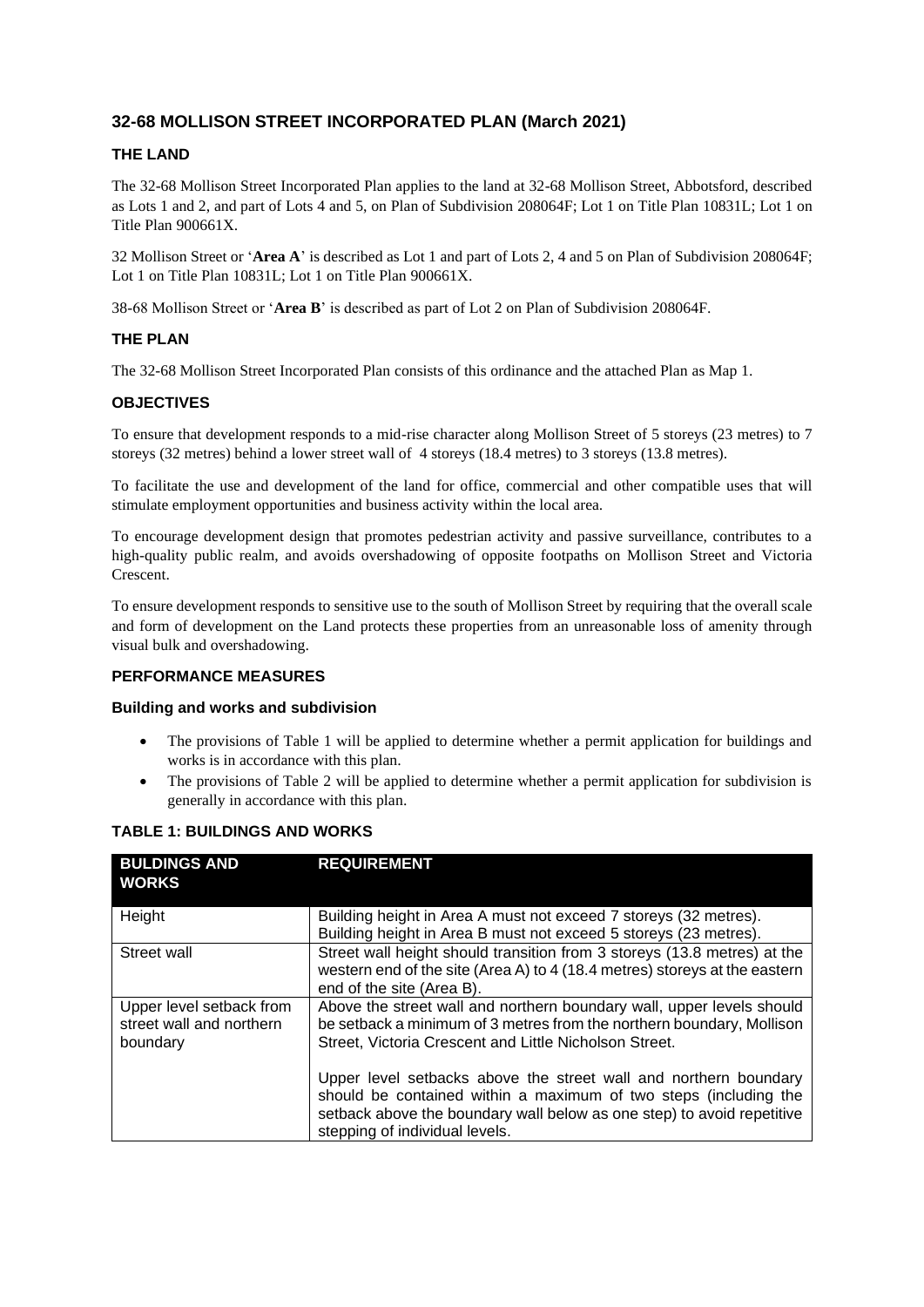| <b>Ground Level Setback</b>                                       | The building must be setback along the western boundary of the<br>property to provide for two-way vehicle access on Little Nicholson<br>Street.                                                                                                                                                                                                                                        |
|-------------------------------------------------------------------|----------------------------------------------------------------------------------------------------------------------------------------------------------------------------------------------------------------------------------------------------------------------------------------------------------------------------------------------------------------------------------------|
| Corner treatment                                                  | The corner of the development at the Mollison Street and Victoria<br>Crescent intersection should be chamfered as shown on The Plan.<br>No cantilevering should occur at the upper levels.                                                                                                                                                                                             |
| <b>Upper Level building</b><br>separation                         | Upper level development (4 <sup>th</sup> storey and above) should be separated by<br>a minimum of 6 metres between Area A and Area B (as shown on Map<br>1) to ensure proposed buildings on Area A and Area B do not appear<br>as one building mass.                                                                                                                                   |
| Overshadowing                                                     | New development must not overshadow the footpath on the southern<br>side of Mollison Street between 10 am and 2 pm on the 22nd of<br>September.                                                                                                                                                                                                                                        |
| Active frontages                                                  | Active frontages should be provided to a minimum of 80% of the<br>Mollison Street and Victoria Crescent frontage, keeping inactive<br>facades to a minimum.                                                                                                                                                                                                                            |
| Material definition<br>(podium / lower level and<br>upper levels) | Façade articulation and composition should achieve cohesive design<br>including material definition between podium and upper levels that is<br>responsive to local context and character. Podium materials should be<br>detailed and robust with visually recessive materials used at upper<br>levels.                                                                                 |
| Car Parking                                                       | Car parking should be concealed from the Victoria Crescent and<br>Mollison Street frontages.                                                                                                                                                                                                                                                                                           |
| <b>Bicycle Parking</b>                                            | Bicycle parking should be located and designed to be secure and<br>conveniently accessible from the street and associated uses (e.g.<br>changing facilities).                                                                                                                                                                                                                          |
| Vehicular access                                                  | Vehicular access must be limited to a maximum of one crossover from<br>Little Nicholson Street and one crossover from Mollison Street as shown<br>on Map 1.<br>Vehicular access must not be provided from Victoria Crescent.                                                                                                                                                           |
| <b>Pedestrian Access</b>                                          | Pedestrian access to buildings should be via Mollison Street and/or<br>Victoria Crescent and primary access from laneways should be<br>avoided. Where pedestrian access from a laneway is appropriate, it<br>should include a pedestrian refuge or landing and include lighting.<br>Pedestrian entrances must be clearly visible, secure and have an<br>identifiable sense of address. |
| Service cabinets                                                  | Service cabinets must be appropriately located and integrated with the<br>design of the building utilising the laneway where possible.                                                                                                                                                                                                                                                 |

### **TABLE 2: SUBDIVISION**

| <b>SUBDIVISION</b> | <b>REQUIREMENT</b>                                                 |
|--------------------|--------------------------------------------------------------------|
| Widening of Little | The subdivision of land along Little Nicholson Street to widen the |
| Nicholson Street   | laneway must be in accordance with the Plan as shown on Map 1.     |

# **PERMIT APPLICATION REQUIREMENTS**

The following application requirements apply to an application for a planning permit, in addition to those specified elsewhere in the planning scheme, and must accompany an application as appropriate to the satisfaction of the responsible authority:

- a site analysis and urban design context report which demonstrates how the proposal achieves the Objectives and Performance Measures of this Plan.
- development proposals for buildings including detailed shadow analysis to demonstrate no overshadowing of the southern footpath along Mollison Street on September 22<sup>nd</sup> from 10am to 2pm.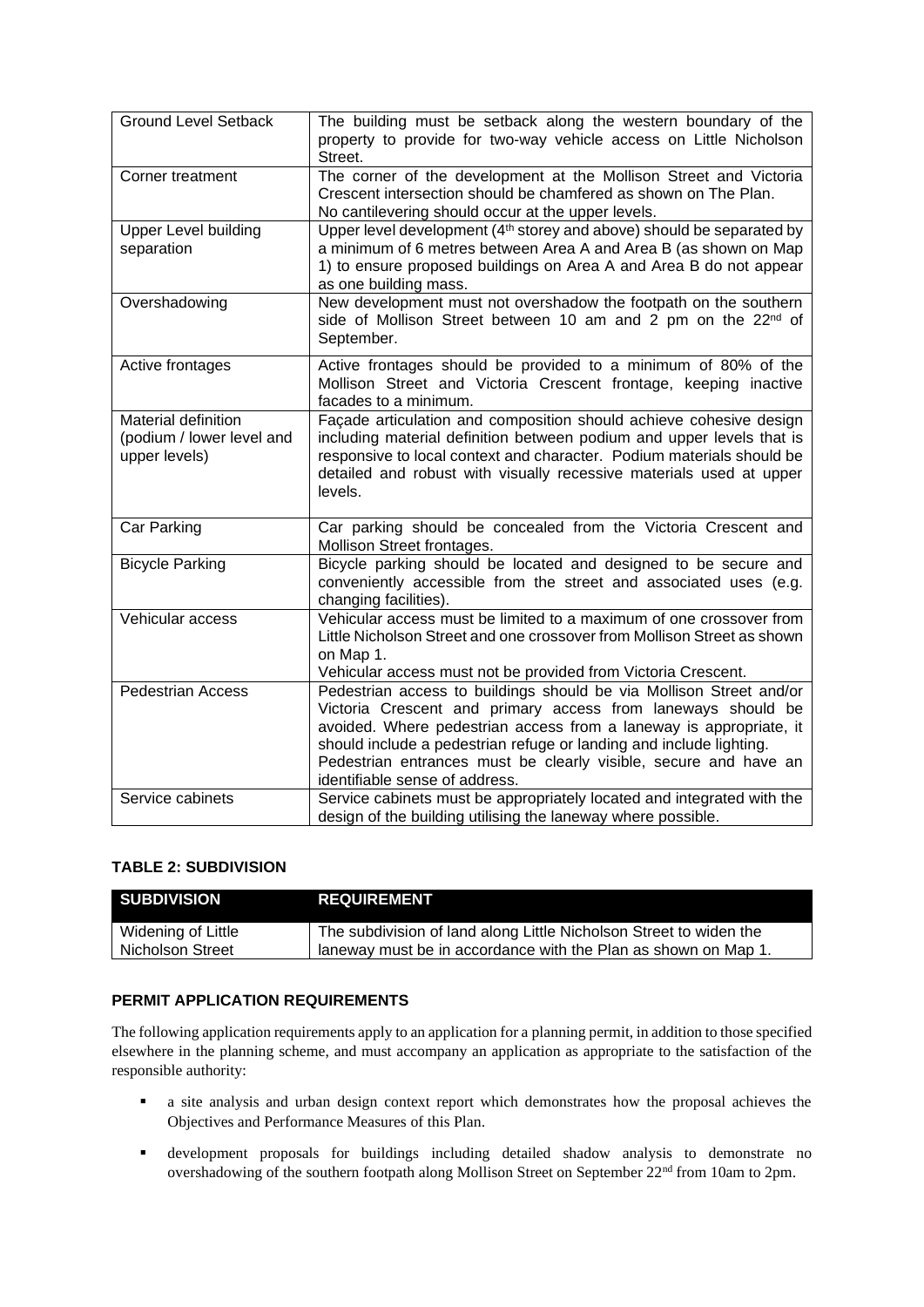- a traffic engineering report prepared by a suitably qualified traffic engineer that demonstrates how the development:
	- minimises impacts on the level of service, safety and amenity of the surrounding road network; and
	- reduces car dependence and promotes sustainable transport modes, and

which includes an assessment of the cumulative impacts of traffic and parking within the development including an assessment of the ongoing functionality of laneway; and

responds to the access requirements above; and

▪ detailed engineering drawings for the widening of Little Nicholson Street in accordance with the Plan.

If in the opinion of the responsible authority an application requirement listed above is not relevant to the assessment of an application, the responsible authority may waive or reduce the requirement.